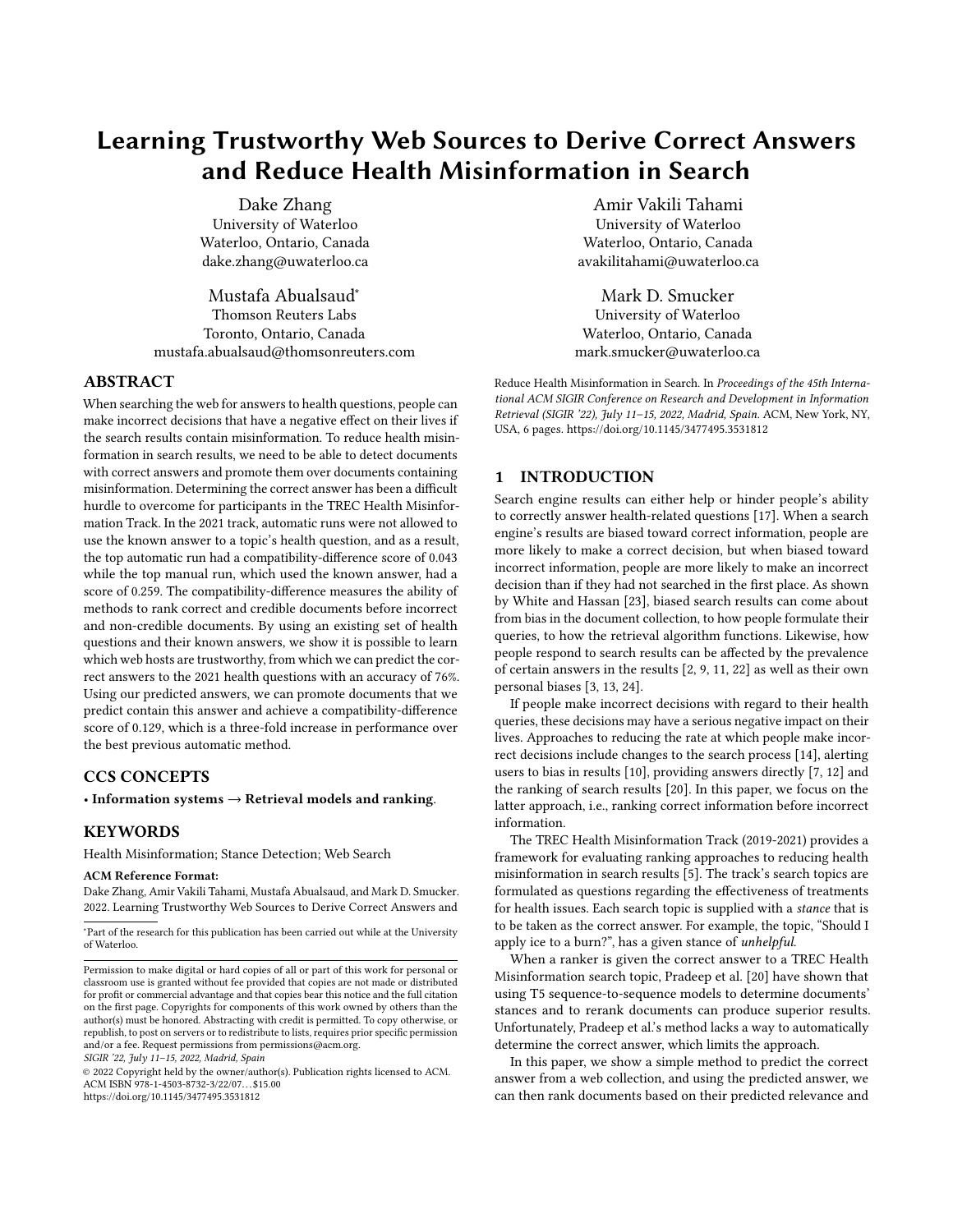alignment with the correct answer. Most importantly, we can do this in a fully automatic manner.

Automatic fact verification has been extensively studied in recent years [\[4\]](#page-4-12). Stance detection is an important component in these fact and rumour verification pipelines, whose aim is to find the alignment of a text with respect to a claim. A common practice is to detect stances from various controlled sources and aggregate them to reach a final prediction. Using the web as a source complicates this approach, for web documents are prone to include misinformation.

Popat et al. [\[18,](#page-4-13) [19\]](#page-4-14) jointly assessed linguistic features of documents to gauge credibility and stance, before aggregating them to get a final prediction for claims on the web. In addition to stance detection, they also weighted the credibility of articles by the trustworthiness of sources. This trustworthiness was derived from the number of times a web source supported a true claim or denied a false claim. In a similar work, Dong et al. [\[8\]](#page-4-15) first automatically extracted numerous facts from websites and then estimated the trustworthiness and accuracy of sources using an iterative process, based on the assumption that trustworthy sources contain accurate facts and accurate facts come from trustworthy sources.

In this paper, we take the idea of learning trustworthy sources via exogenous signals and utilize it here in a simpler form, where we train a trust model to learn trustworthy hostnames by seeing if they contain information consistent with a set of health search topics with known answers.

Using this trust model, we can predict a helpful probability for a new topic and rerank documents based on the extent to which the documents align with our prediction. Our method is automatic and does not use the correct stance of topics to produce a run. We are able to find correct (helpful) information on par with the best automatic runs submitted to the TREC 2021 Health Misinformation Track while reducing the amount of incorrect (harmful) results to a level similar to that of manual runs that utilized knowledge of the correct answer. This performance places our method far above the existing automatic methods and is comparable to some strong manual runs. To our knowledge, our method represents a new state-of-the-art for an automatic method on the TREC 2021 Health Misinformation task.

# 2 DATA

We use health topics from the TREC 2019 Decision [\[1\]](#page-4-16) and TREC 2021 Health Misinformation Track [\[5\]](#page-4-11), and White and Hassan [\[23\]](#page-5-1). In 2020, the TREC Decision Track was renamed the Health Misinformation Track. Each topic is comprised of a single health issue and a treatment (e.g., "antibiotics common cold" [\[23\]](#page-5-1)). Each topic also comes with a label that describes the true efficacy of the treatment according to trusted medical sources (e.g., cochrane.org). These labels are categorized into helpful, unhelpful, and inconclusive. We only use topics that are labeled as helpful or unhelpful. Some of the topics from White and Hassan [\[23\]](#page-5-1) overlap with topics in the Health Misinformation Track. We remove those overlapping topics and sample a balanced subset of helpful/unhelpful topics from White and Hassan [\[23\]](#page-5-1). In total, for each helpful and unhelpful category, we have 17 topics from the TREC 2019 Decision Track [\[1\]](#page-4-16), 25 topics from the TREC 2021 Health Misinformation Track [\[5\]](#page-4-11), and

45 topics from White and Hassan [\[23\]](#page-5-1). For document judgments, we use qrels from the TREC 2019 Decision and 2021 Health Misinformation Track [\[1,](#page-4-16) [5\]](#page-4-11), in particular the supportiveness aspect of the judgments. Supportiveness (denoted as effectiveness in [\[1\]](#page-4-16)) refers to a document's stance on the efficacy of the treatment for the health issue. We use 2019 qrels for training and validation, and the 2021 qrels for evaluation. Both the 2019 and 2021 tracks used web-based document collections: ClueWeb[1](#page-1-0)2-B13<sup>1</sup> in 2019 and CommonCrawl C4.en.noclean [\[21\]](#page-4-17) in 2021. We describe how this data is used in more detail in the next section.

#### 3 METHODS

Our pipeline depends mainly on two models, a stance detection model (SDM) that is based on the T5 [\[21\]](#page-4-17) language model, and a trust model (TM) that we build using the logistic regression model. The stance detection model is used to detect a document's stance on the efficacy of the topic, whereas the trust model aggregates stance scores from different hostnames to learn which hostnames to trust and predict an answer of whether or not the treatment is helpful to the health issue.

#### 3.1 Stance Detection Model (SDM)

Inspired by the Vera system from Pradeep et al. [\[20\]](#page-4-10), we fine-tune the pre-trained T5 language model [\[21\]](#page-4-17) to detect stances. We formulate this task as a binary classification task: given the health topic and a relevant document, the model aims to detect the document's stance towards the treatment of the health issue, i.e., whether or not the document supports the use of the treatment.

For fine-tuning, we use the 2019 qrels. The qrels for those 34 topics (17 helpful topics and 17 unhelpful topics), are heavily imbalanced, with a total of 2,078 supportive documents and only 144 dissuasive documents. To prevent the model from biasing towards the majority and improve its generalizability, we sample an equal number of supportive and dissuasive documents for each topic and remove document judgments of 5 topics that only have supportive or dissuasive documents.

To overcome the 512 tokens limit of T5 [\[21\]](#page-4-17), we design a heuristic approach for selecting relevant sentences from documents. In our approach, we define a list of indicator words that include the topic's query tokens and a set of pre-selected stance-related words<sup>[2](#page-1-1)</sup>. We split the document into sentences and score each sentence by counting the total number of occurrences of indicator words, where we do word matching in their stemmed form. Finally, we concatenate those top-scoring sentences in their original order in the document. If the total number of tokens is still below 512, we repeatedly add the sentences following the first selected sentence.

The T5 [\[21\]](#page-4-17) language model reframes multiple natural language processing (NLP) tasks into a unified text-to-text framework where different NLP tasks can be prompted. We adopt a method similar to Nogueira et al. [\[16\]](#page-4-18) in constructing our input to prompt T5 for stance detection. Our input to the model is:

<span id="page-1-0"></span> $^{\rm 1}$ <https://lemurproject.org/clueweb12/>

<span id="page-1-1"></span><sup>&</sup>lt;sup>2</sup>Stance words: help, treat, benefit, effective, safe, improve, useful, reliable, evidence, prove, experience, find, conclude, ineffective, harm, hurt, useless, limit, insufficient, dangerous, bad.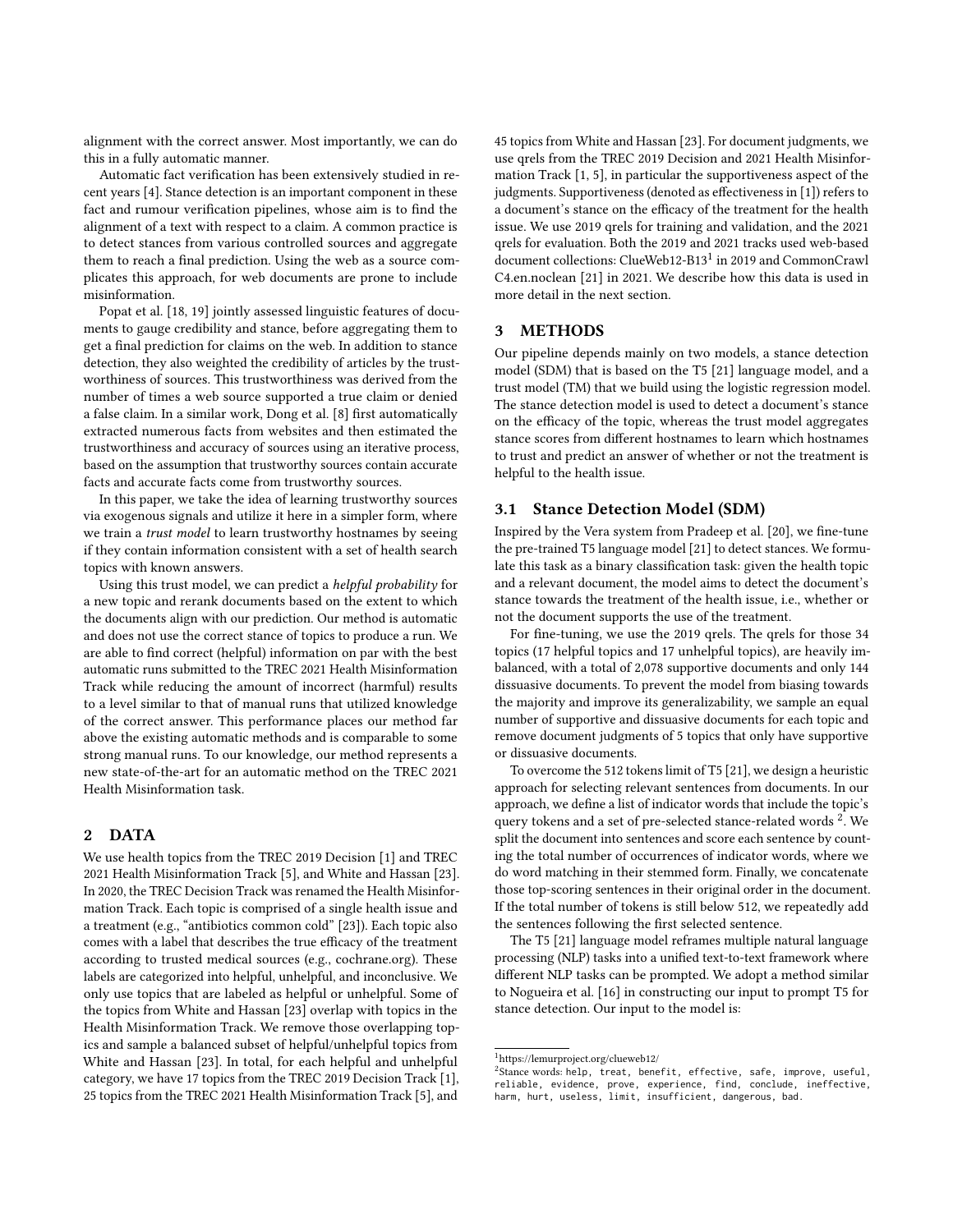stance topic: {query} document: {selected sentences}

Where {query} is the topic's query and {selected sentences} is the concatenation of high-scoring sentences described earlier. To obtain binary classification scores, we use an approach similar to Pradeep et al. [\[20\]](#page-4-10). Specifically, we apply a softmax function on the logits of the "favor" and "against" found in T5's first generated token. This allows our model to output a supportive score and a dissuasive score that sum to 1. These scores indicate the extent to which the document supports/dissuades the use of the treatment for the health issue.

# 3.2 Trust Model

Our trust model is designed to learn from trustworthy sources that often give correct health information. For example, WebMD is known to offer credible and in-depth medical information written by trusted medical professionals, and therefore documents from this hostname are likely to be more accurate than some other sources (e.g., blogs or treatment marketing websites). The goal of the trust model is to automatically learn which hostnames to trust and predict the true efficacy of the health treatment based on those sources. Using our stance model, we can detect whether a document supports or dissuades the use of a treatment. Given the true efficacy of the training topics, we can further infer whether this document is correct or not. With labeled training topics and their relevant documents with predicted stances, we are able to train a logistic regression (LR) model to act as the trust model.

Figure [1](#page-3-0) shows an overview of the procedure to build the training set and to train the trust model. For each of the total 90 sampled helpful and unhelpful topics from White and Hassan [\[23\]](#page-5-1), we retrieve the top 100 documents using BM25 as implemented in Pyserini [\[15\]](#page-4-19). We then obtain stances of these 100 documents using our SDM. These stances are used to construct a feature vector for the topic, where each feature value corresponds to a hostname and its value is a re-scaled supportive score from our SDM (  $2 \times$  doc supportive score − 1). If the top 100 includes multiple documents from the same hostname, we choose the topmost document for that hostname (i.e., the most relevant document according to BM25 scores). The size of the feature vector is the number of distinct hostnames in the top 100 results across all 90 topics. In our case, the size is 3847. The default feature value is 0 if that value's hostname does not appear in the top 100 BM25 results for a topic. In total, we have 90 feature vectors, one for each training topic, and 90 corresponding efficacy labels. We train the LR model using the feature vector as the independent variable and the binary topic label (1 for helpful and 0 for unhelpful) as the dependent variable. We denote the positive probability output from the LR as the helpful\_probability of the topic.

Our training set is built such that the trust model learns which hostnames provide more correct health information and updates its weights accordingly. For predicting answers to new health questions, the trust model uses the learned weights to aggregate stances from hostnames to predict its final answer. In essence, the model utilizes the wisdom of the crowd, i.e., hostnames, while emphasizing trustworthy sources when making its prediction. While building the trust model, we have experimented with different machine

learning models (SVMs, RandomForest, etc), but choose LR for its better performance and good interpretability. We have also experimented with different methods to re-scale SDM scores, and choose the described one as it yielded the best performance.

# 3.3 Pipeline

Figure [2](#page-3-0) gives an overview of the pipeline for predicting answers and reranking search results. Given a query, we first retrieve the top 3k BM25 results and use our SDM to get stances for each document. We use stances of the top 100 results to create the feature vector for the query and ignore hostnames that are not part of the 3847 distinct hostnames in the training set. The trust model takes the feature vector as input and outputs the predicted answer (i.e., the helpful probability) to the treatment in the query. Finally, we rerank search results using stance scores from the SDM, the predicted answer from the Trust Model, and the BM25 score. We compute for each document a correct\_score that reflects our confidence that this document provides the correct information.

correct score = supportive score  $\times$  helpful probability + dissuasive\_score × (1 − helpful\_probability)

Where supportive\_score and dissuasive\_score are from our SDM, and helpful\_probability is the answer probability from our trust model. Finally, we combine correct\_score with the BM25 score to rerank search results using the formula below:

 $final\_score = {\tt BM25\_score} \times e^{\tt correct\_score-0.5}$ 

# 4 EXPERIMENT

We evaluate the effectiveness of our pipeline on the TREC 2021 Health Misinformation Track. We use the primary evaluation measure set by the track's organizers, i.e., the compatibility-difference measure [\[6\]](#page-4-20). Compatibility measures the similarity of a given ranking to the ideal ranking using a rank-biased overlap metric. The ideal ranking is constructed by sorting the qrels based on NIST's judgments of usefulness, credibility, and correctness of documents [\[5\]](#page-4-11). Helpful and harmful documents are respectively defined as documents with stances matching or opposing the topic's stance field. The helpful compatibility is the compatibility of a run to an ideal ranking of only helpful documents, while the harmful compatibility compares the run to the worst ranking of only harmful documents. The compatibility difference is the difference between these two compatibility scores. The greater this difference is, the better the run is in promoting correct and credible information over misinformation. Of the track's 50 topics, NIST judged 35 topics, among which there are 3 topics that do not have any documents considered harmful. As the track's organizers did [\[5\]](#page-4-11), we only consider the remaining 32 topics for evaluation purposes. We have released our code and data at [https://github.com/UWaterlooIR/golden-gaze.](https://github.com/UWaterlooIR/golden-gaze)

# 4.1 Experiment Settings

Overall, we train and validate our models on 2019's data and report the test result on 2021's data. Specifically, we have the following two experiment settings: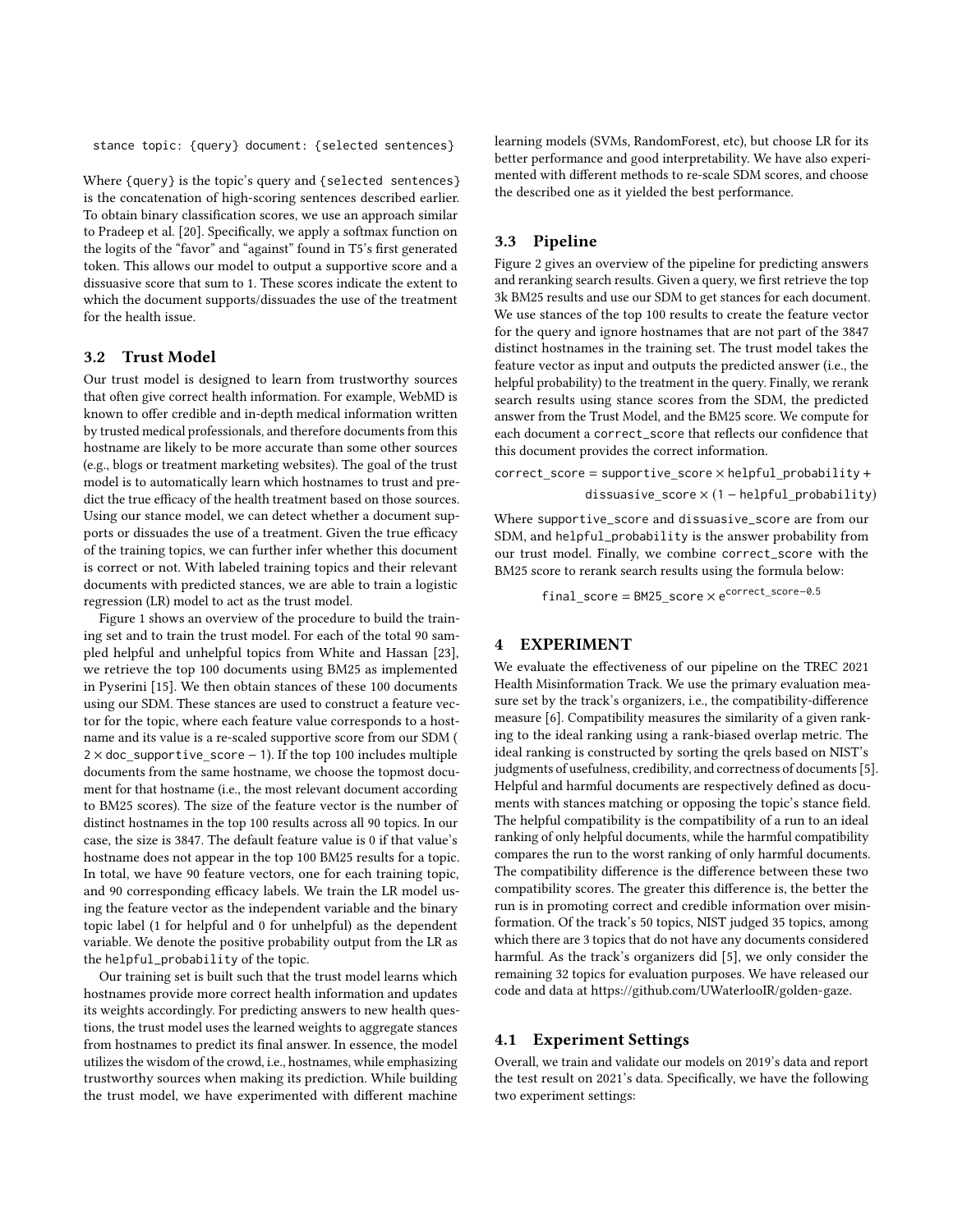<span id="page-3-0"></span>

We build a feature vector for each topic  $t$  from [23], where each feature value represents a distinct hostname (e.g., webmd.com), and its value is a re-scaled supportive score from the Stance Detection Model (SDM) for topic  $t_0$  on the most relevant document from the hostname. The size of the vector is the number of distinct hostnames in the top 100 results across all topics. We use the feature vector with the topic label as training samples for the Trust Model.

Figure 1: Procedure of building the LR-based trust model, which is trained using predicted stances of documents from hostnames.

<span id="page-3-1"></span>

| Model      | Data                             | <b>TPR</b>     | FPR                              | Acc            | AUC            |
|------------|----------------------------------|----------------|----------------------------------|----------------|----------------|
| <b>SDM</b> | 2019 sampled qrels<br>2021 qrels | 0.897          | 0.827 0.283 0.772<br>0.182 0.882 |                | 0.839<br>0.930 |
| <b>TM</b>  | 2019 topics<br>2021 topics       | 0.471<br>0.640 | 0.294<br>0.120                   | 0.588<br>0.760 | 0.606<br>0.822 |

Table 1: Classification Performance. SDM: Stance Detection Model, TM: Trust Model, TPR: True Postive Rate, FPR: False Positive Rate, Acc: Accuracy, AUC: Area Under the Curve.

- (a) 2019 cross-validation: We randomly split 2019 topics into five folds and performed cross-validation to find the best set of hyperparameters for our SDM and the trust model.
- (b) 2021 test: Using the hyperparameters obtained above, we evaluate our pipeline on 2021's data.

# 4.2 Model Hyperparameters

For our SDM, we use the 2019 sampled qrels for fine-tuning. We train and test this model in a zero-shot setting, meaning the dataset splitting is by topics. We fine-tune T5-Large using the AdamW optimizer with a learning rate of 2e-5 and a batch size of 16, with Early Stopping based on the F1-macro on the validation set (random 10% of the training set) with a patience of 5. For the trust model, we use the default configuration of LR in the scikit-learn python library except that we set the norm of the penalty to be none.

#### 5 RESULTS

Table [1](#page-3-1) shows that our stance detection model (SDM) is able to detect the document's stance (either supportive or dissuasive) with good performance, and that our trust model (TM) can derive the correct answer to health questions in the majority of cases.

To illustrate what the trust model has learned, we list the top and bottom 5 hostnames ranked by weights in Table [2.](#page-3-2) We observe that the top-ranked hostnames are indeed credible sources. In the bottom-ranked hostnames, we can see that the trust model can make mistakes. For example, dailymed.nlm.nih.gov is certainly a



Figure 2: Pipeline for predicting answers to new queries and reranking search results based on correctness and relevance.

<span id="page-3-2"></span>

|      | Hostname               | Weight    |
|------|------------------------|-----------|
| 1    | www.cochrane.org       | 2.7860    |
| 2    | emedicine.medscape.com | 2.3674    |
| 3    | patient.info           | 1.9708    |
| 4    | experts.mcmaster.ca    | 1.8269    |
| 5    | www.everydayhealth.com | 1.6509    |
|      |                        |           |
| 3843 | researchers.uq.edu.au  | $-0.9276$ |
| 3844 | profiles.ucsf.edu      | $-0.9960$ |
| 3835 | spotidoc.com           | $-1.0425$ |
| 3846 | dailymed.nlm.nih.gov   | $-1.0448$ |
| 3847 | www.scribd.com         | $-1.0681$ |
|      |                        |           |

Table 2: Top and bottom 5 hostnames ranked by weights learned by the trust model trained on White and Hassan [\[23\]](#page-5-1) topics.

trustworthy source of information. While some host weights appear wrong, in the aggregate the trust model is able to predict correct answers.

Table [3](#page-4-21) lists the best automatic run, best\_auto, and the best manual run, best\_manual, submitted to the 2021 Health Misinformation Track as well as the following:

- BM25-Baseline (Automatic): Top 1000 Pyserini's BM25 results.
- Trust-Pipeline (Automatic): Output from our pipeline (this paper's main results).
- Correct-Stance (Manual): In place of the trust model's predicted stance, we use the correct stance in our pipeline to show the upper bound of our method.

Table [3](#page-4-21) and Figure [3](#page-4-22) show that our method (Trust-Pipeline) achieves a new high for automatic runs on this task. Our method has a helpful-compatibility comparable to the previous best automatic run, and our method reduces the harmful-compatibility to levels on par with strong manual runs. Our fully automatic method is able to rerank the BM25-Baseline and move it from the cluster of automatic runs into the cluster of strong manual runs with low harmful-compatibility.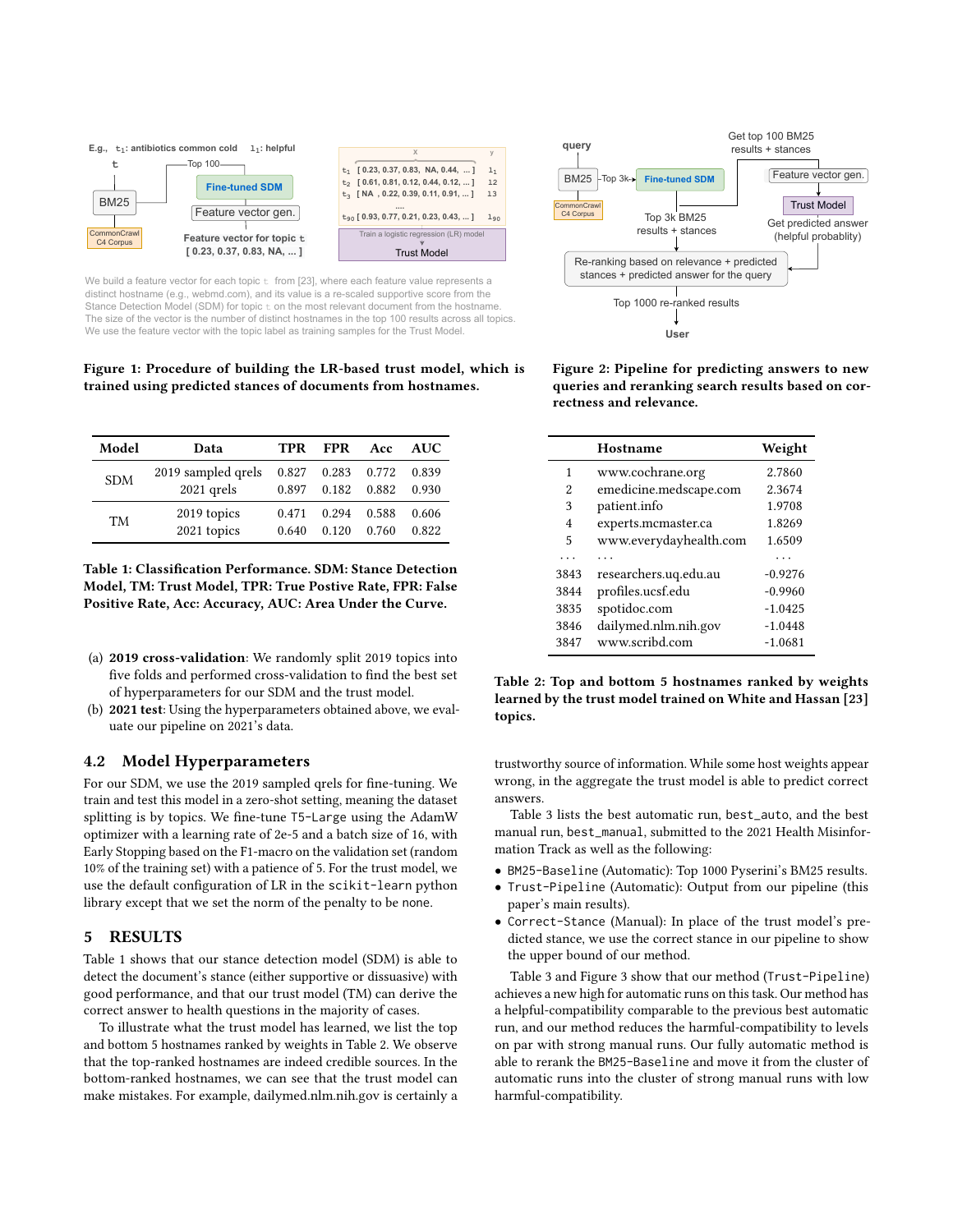<span id="page-4-21"></span>

| Run Identifier                                                | Fields Used $C(help)$ $C(harm)$ $C(\Delta)$ |                                        |                                        |                                           |
|---------------------------------------------------------------|---------------------------------------------|----------------------------------------|----------------------------------------|-------------------------------------------|
| BM25-Baseline<br>best_auto<br>Trust-Pipeline query            | query<br>desc                               | 0.122<br>$0.195*$<br>$0.198^{\dagger}$ | 0.144<br>$0.153*$<br>$0.069^{\dagger}$ | $-0.022$<br>$0.043*$<br>$0.129^{\dagger}$ |
| Correct-Stance query, stance $0.223^{\dagger}$<br>best_manual | desc, stance                                | $0.297*$                               | $0.047^{\dagger}$<br>$0.038*$          | $0.176^{\dagger}$<br>$0.259*$             |

Table 3: Overall performance using the Compatibility metric. Top three runs are automatic. Bottom two runs are manual. A  $^\dagger$  indicates significant difference from BM25-Baseline ( $p <$ 0.01). A  $^*$  indicates the value is from Clarke et al. [\[5\]](#page-4-11). Bold font indicates the best automatic/manual performance.

<span id="page-4-22"></span>

Figure 3: Comparison with automatic and manual runs submitted to the TREC 2021 Health Misinformation Track.

### 6 CONCLUSION

Our work demonstrates that in the limited domain of the TREC Health Misinformation Track, we can predict answers to unseen questions from the misinformation laden web by learning trustworthy web hosts, and then use these predicted answers to reduce misinformation in search results. Using the top 100 BM25 ranked documents with their predicted stances towards health questions, our trust model can predict correct answers with an accuracy of 76% to 50 health questions from the TREC 2021 Health Misinformation Track. With the predicted answers and predicted document stances, we are able to rerank a BM25 baseline and obtain an automatic run that achieves a significant increase in performance over the best previous automatic run.

### ACKNOWLEDGMENTS

This work was supported in part by the Natural Sciences and Engineering Research Council of Canada (RGPIN-2020-04665, RGPAS-2020-00080), in part by Mitacs, in part by Compute Canada, and in part by the University of Waterloo.

#### **REFERENCES**

- <span id="page-4-16"></span>[1] Mustafa Abualsaud, Christina Lioma, Maria Maistro, Mark D. Smucker, Guido, and Zuccon. 2020. Overview of the TREC 2019 Decision Track. In TREC.
- <span id="page-4-1"></span>[2] Mustafa Abualsaud and Mark D Smucker. 2019. Exposure and order effects of misinformation on health search decisions. In Proceedings of the 42nd International ACM SIGIR Conference on Research and Development in Information Retrieval. Rome.
- <span id="page-4-4"></span>[3] Leif Azzopardi. 2021. Cognitive Biases in Search: A Review and Reflection of Cognitive Biases in Information Retrieval. ACM, 27–37. [https://doi.org/10.1145/](https://doi.org/10.1145/3406522.3446023) [3406522.3446023](https://doi.org/10.1145/3406522.3446023)
- <span id="page-4-12"></span>[4] Giannis Bekoulis, Christina Papagiannopoulou, and Nikos Deligiannis. 2021. A review on fact extraction and verification. ACM Computing Surveys (CSUR) 55, 1 (2021), 1–35.
- <span id="page-4-11"></span>[5] Charles LA Clarke, Mark D Smucker, and Maria Maistro. 2021. Overview of the TREC 2021 Health Misinformation Track. In TREC.
- <span id="page-4-20"></span>[6] Charles LA Clarke, Alexandra Vtyurina, and Mark D Smucker. 2021. Assessing Top-Preferences. ACM Transactions on Information Systems (TOIS) 39, 3 (2021), 1–21.
- <span id="page-4-8"></span>[7] Dina Demner-Fushman, Yassine Mrabet, and Asma Ben Abacha. 2020. Consumer health information and question answering: helping consumers find answers to their health-related information needs. Journal of the American Medical Informatics Association 27, 2 (2020), 194–201.
- <span id="page-4-15"></span>[8] Xin Luna Dong, Evgeniy Gabrilovich, Kevin Murphy, Van Dang, Wilko Horn, Camillo Lugaresi, Shaohua Sun, and Wei Zhang. 2015. Knowledge-based trust: estimating the trustworthiness of web sources. Proceedings of the VLDB Endowment 8, 9 (2015), 938–949.
- <span id="page-4-2"></span>[9] Tim Draws, Nava Tintarev, Ujwal Gadiraju, Alessandro Bozzon, and Benjamin Timmermans. 2021. This Is Not What We Ordered: Exploring Why Biased Search Result Rankings Affect User Attitudes on Debated Topics. In Proceedings of the 44th International ACM SIGIR Conference on Research and Development in Information Retrieval. 295–305.
- <span id="page-4-7"></span>[10] Robert Epstein, Ronald E Robertson, David Lazer, and Christo Wilson. 2017. Suppressing the search engine manipulation effect (SEME). Proceedings of the ACM on Human-Computer Interaction 1, CSCW (2017), 1–22.
- <span id="page-4-3"></span>[11] Amira Ghenai, Mark D. Smucker, and Charles L.A. Clarke. 2020. A Think-Aloud Study to Understand Factors Affecting Online Health Search. ACM, 273–282. <https://doi.org/10.1145/3343413.3377961>
- <span id="page-4-9"></span>[12] Anat Hashavit, Hongning Wang, Raz Lin, Tamar Stern, and Sarit Kraus. 2021. Understanding and Mitigating Bias in Online Health Search. In Proceedings of the 44th International ACM SIGIR Conference on Research and Development in Information Retrieval. 265–274.
- <span id="page-4-5"></span>[13] Annie Y.S. Lau and Enrico W. Coiera. 2007. Do People Experience Cognitive Biases while Searching for Information? Journal of the American Medical In-formatics Association 14, 5 (09 2007), 599–608. [https://doi.org/10.1197/jamia.](https://doi.org/10.1197/jamia.M2411) [M2411](https://doi.org/10.1197/jamia.M2411) arXiv[:https://academic.oup.com/jamia/article-pdf/14/5/599/2139239/14-](https://arxiv.org/abs/https://academic.oup.com/jamia/article-pdf/14/5/599/2139239/14-5-599.pdf) [5-599.pdf](https://arxiv.org/abs/https://academic.oup.com/jamia/article-pdf/14/5/599/2139239/14-5-599.pdf)
- <span id="page-4-6"></span>[14] Annie Y.S. Lau and Enrico W. Coiera. 2009. Can Cognitive Biases during Consumer Health Information Searches Be Reduced to Im-<br>prove Decision Making? Journal of the American Medical Informatics prove Decision Making? Journal of the American Medical Informatics<br>Association 16, 1 (1 2009), 54–65. https://doi.org/10.1197/jamia.M2557 https://doi.org/10.1197/jamia.M2557 arXiv[:https://academic.oup.com/jamia/article-pdf/16/1/54/2572282/16-1-54.pdf](https://arxiv.org/abs/https://academic.oup.com/jamia/article-pdf/16/1/54/2572282/16-1-54.pdf)
- <span id="page-4-19"></span>[15] Jimmy Lin, Xueguang Ma, Sheng-Chieh Lin, Jheng-Hong Yang, Ronak Pradeep, and Rodrigo Nogueira. 2021. Pyserini: A Python Toolkit for Reproducible Information Retrieval Research with Sparse and Dense Representations. Association for Computing Machinery, New York, NY, USA, 2356–2362. [https:](https://doi.org/10.1145/3404835.3463238) [//doi.org/10.1145/3404835.3463238](https://doi.org/10.1145/3404835.3463238)
- <span id="page-4-18"></span>[16] Rodrigo Nogueira, Zhiying Jiang, Ronak Pradeep, and Jimmy Lin. 2020. Document Ranking with a Pretrained Sequence-to-Sequence Model. In Findings of the Association for Computational Linguistics: EMNLP 2020. Association for Computational Linguistics, Online, 708–718.<https://doi.org/10.18653/v1/2020.findings-emnlp.63>
- <span id="page-4-0"></span>[17] Frances A Pogacar, Amira Ghenai, Mark D Smucker, and Charles LA Clarke. 2017. The positive and negative influence of search results on people's decisions about the efficacy of medical treatments. In Proceedings of the ACM SIGIR International Conference on Theory of Information Retrieval. 209–216.
- <span id="page-4-13"></span>[18] Kashyap Popat, Subhabrata Mukherjee, Jannik Strötgen, and Gerhard Weikum. 2017. Where the truth lies: Explaining the credibility of emerging claims on the web and social media. In Proceedings of the 26th International Conference on World Wide Web Companion. 1003–1012.
- <span id="page-4-14"></span>[19] Kashyap Popat, Subhabrata Mukherjee, Jannik Strötgen, and Gerhard Weikum. 2018. CredEye: A credibility lens for analyzing and explaining misinformation. In Companion Proceedings of the The Web Conference 2018. 155–158.
- <span id="page-4-10"></span>[20] Ronak Pradeep, Xueguang Ma, Rodrigo Nogueira, and Jimmy Lin. 2021. Vera: Prediction techniques for reducing harmful misinformation in consumer health search. In Proceedings of the 44th International ACM SIGIR Conference on Research and Development in Information Retrieval. 2066–2070.
- <span id="page-4-17"></span>[21] Colin Raffel, Noam Shazeer, Adam Roberts, Katherine Lee, Sharan Narang, Michael Matena, Yanqi Zhou, Wei Li, and Peter J. Liu. 2019. Exploring the